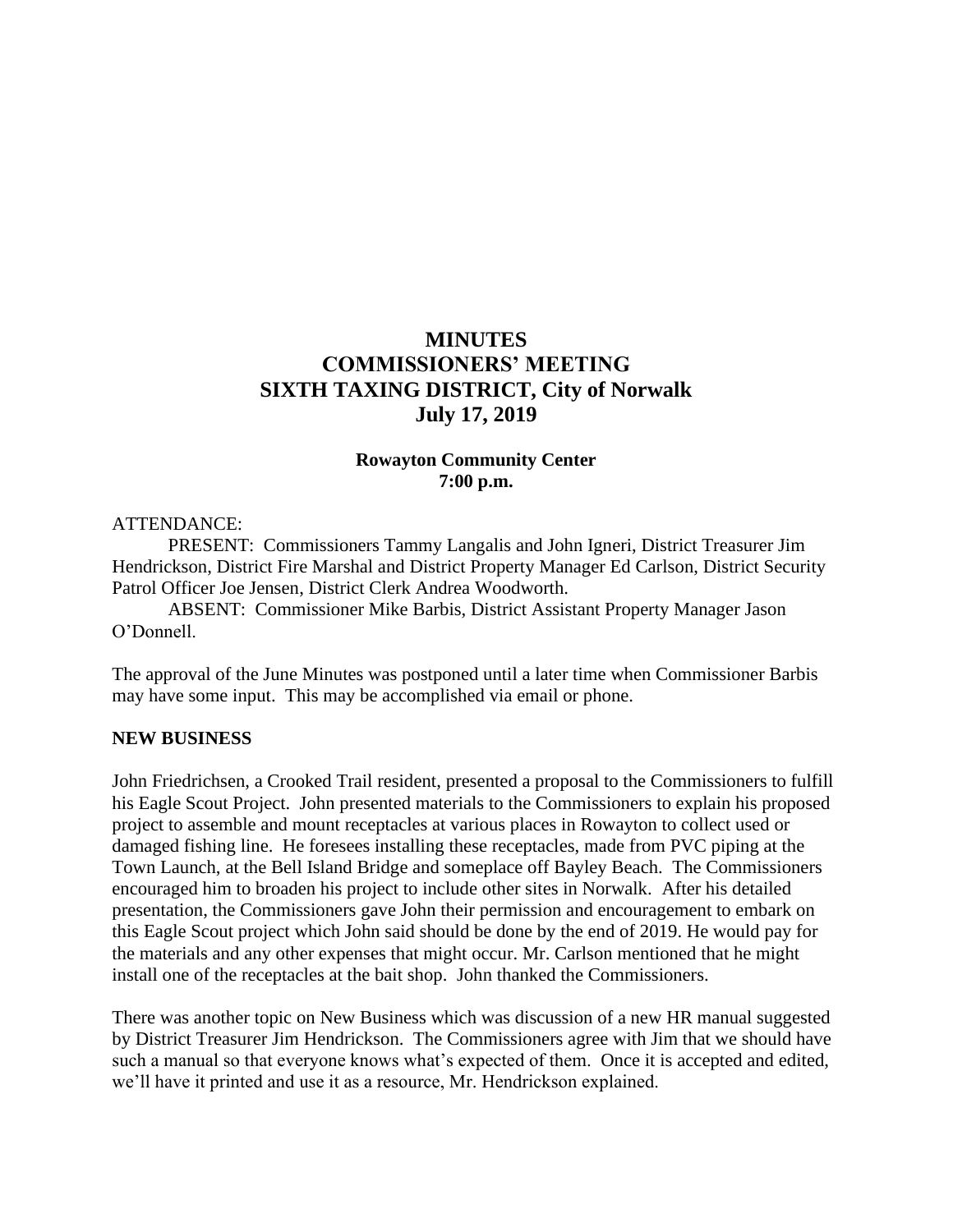**MINUTES – July 17, 2019 Page Two**

# **OLD BUSINESS**

**Commission Chair Tammy Langalis** reported that she and Mr. Barbis had attended the recent Roton Point Board Meeting. They presented the Sixth Taxing District's plan to improve the safety at the shared entrance to Bayley Beach and Roton Point. The intersection would be squared off and a sidewalk would be installed from the Wee Burn pillar to the entrance to Bayley Beach and then along the driveway (to the gates of Bayley and Roton Point). There will be a short retaining wall along our side of the driveway. The Roton Point Board needs to review the 6<sup>th</sup> Taxing District's request in more detail. So, we are still in limbo and nothing has been decided. We're hoping to find out more over the summer. There may be four trees that will need to be cut down or at least trimmed back.

Jim Hendrickson, District Treasurer, proposed some changes to the Rowayton Train Station Scofflaw Policy. Jim said that the current policy has become burdensome. Mr. Hendrickson recommends having a "Barnacle" piece of equipment that would be attached to the windshield with suction cups so that the commuter will have to call a phone number and pay a fee to have the "Barnacle" removed. He wants to investigate further to be sure we have the option to do that. The fee for removal of the "Barnacle" would require that the outstanding unpaid ticket prices plus a fee would be charged. Most of the repeat offenders are daily parkers and not those with parking permits. We can buy the unit for \$900 each or lease it. Crooked Trail resident Garrett Friedrichsen said that is sounds ridiculous to him.

## **REPORTS**

**Commission Chair Tammy Langalis** asked the Clerk to write a letter to Michael Stuart, Norwalk's Tax Assessor, and ask that his records be changed to show that 3 Rowayton Court is not in Rowayton. Residents of that address have been receiving Rowayton benefits when that residence is in the Fifth Taxing District. Mrs. Woodworth was instructed to ask for an acknowledgement of receipt of our letter and to correct the records in his office and send a new field card to us.

Mrs. Langalis said that the Farmer's Market has been very disappointing this year both in the number and variety of vendors and of the number of shoppers. The new coordinator for the market, Brian Kammerer, has been attempting to recruit new vendors with limited success.

The Commissioners all went to a meeting with DPW Chief of Operations, Anthony Carr. They discussed the traffic, mobility and transportation in regard to the traffic on Rowayton Avenue especially from the stop light on Rowayton Avenue and Cudlipp Street and approaching Pinkney Park. The City was trying to be receptive but it's difficult on that section of Rowayton Avenue is a state road. Maybe some flashers can be installed in an attempt to slow traffic down.

The Commissioners have engaged Adam Blank of Wofsey, Rosen, Kweskin and Kuriansky, LLP as our General Counsel.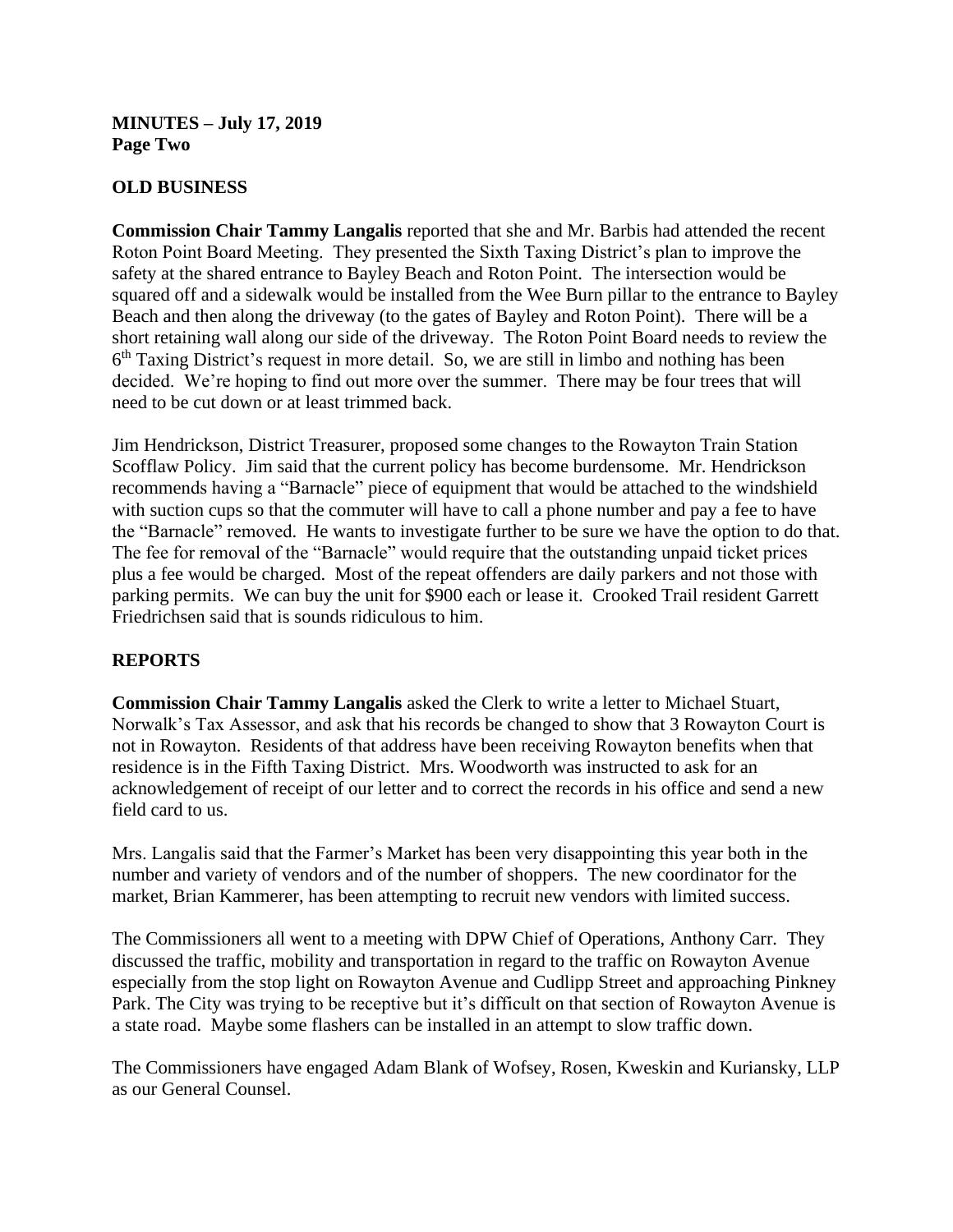**MINUTES – July 17, 2019 Page Three**

# **Sixth Taxing District Treasurer's Narrative Report Commissioners' Meeting July 17, 2019**

**==========================================================**

## **Handouts to Commissioners\*:**

- Budget v Actual report as of June 30, 2019 for FY 18-19
- Treasurer's Report of Bank Balances as of June 30, 2019
- Capital Funds Project Balances report
- Community Center Spending Summary Capital Projects report
- Report of Bills Paid in June 2019

#### **Comments on Reports:**

- **District Budget v Actual Report for FY 18-19**
	- Our expenses are currently at 94% of the budgeted expenses.
	- Our income is at 100% of the budgeted income for FY 18-19.

## **Events:**

- The new accounts at People's Bank have been opened and as of July 5 we have stopped issuing checks on Wells Fargo. We expected to close the Wells Fargo accounts by the end of August as outstanding checks clear.
- Spending to date on the Community Center Renovation totals \$1,225,000 and there is \$7,400 remaining in the project budget.
- The Fiscal Year has ended. We are waiting for a few remaining invoices that typically arrive mid-July. We still expect to have a surplus in excess of \$100,000.
- We are now preparing for the fiscal year-end audit.

\*Please note, these are preliminary drafts and not final audited reports (Statistical reports will be added to the end of the minutes).

MR. Hendrickson said that we actually ended the last Fiscal Year with a \$107,000 surplus.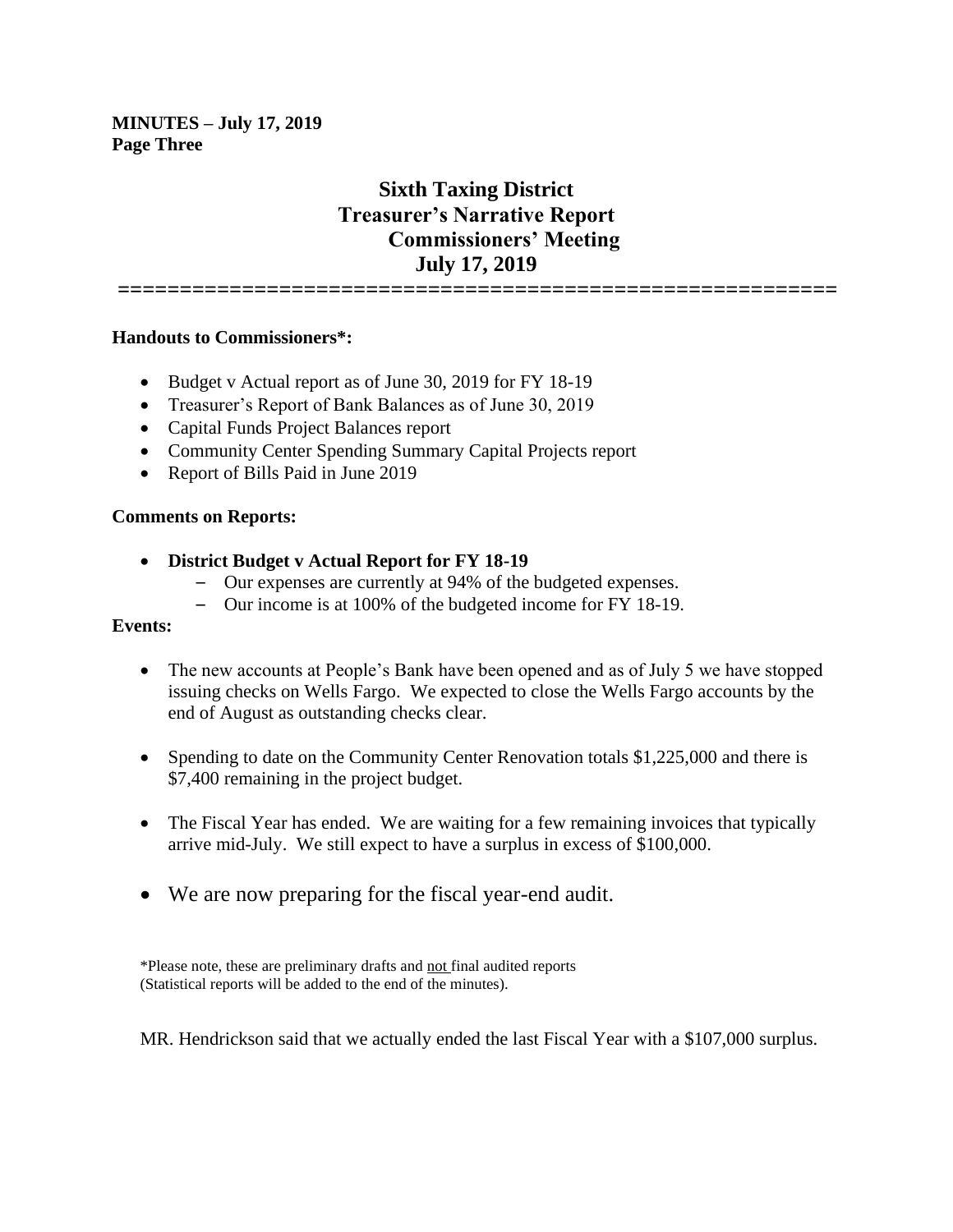# **MINUTES – July 17, 2019 Page Four**

| <b>Report of the District Fire Marshal</b>         |       | <b>June 2019</b> | <b>Ed Carlson</b> |
|----------------------------------------------------|-------|------------------|-------------------|
| <b>Type of Activity</b>                            | $\pm$ |                  | # Man Hours       |
| <b>Blasting Permits</b>                            | ***   |                  | ***               |
| <b>Blasting Site Inspections</b>                   | ***   |                  | ***               |
| <b>Building Inspections</b>                        | 2     |                  | 3                 |
| Clerical (office) work                             |       |                  | 20                |
| <b>Fire Marshal Conferences</b>                    | ***   |                  | ***               |
| <b>Career Development Training</b>                 |       |                  | 6                 |
| Investigations(s)                                  |       |                  |                   |
| Meetings:                                          |       |                  |                   |
| <b>District Monthly</b>                            |       |                  | $\overline{2}$    |
| <b>FNHFMA</b>                                      |       |                  | $\overline{2}$    |
| Food Truck inspection                              | 2     |                  | $\overline{2}$    |
| Install detector (resident request)                |       |                  |                   |
|                                                    |       | # Man Hours      | 37                |
| Remarks: Attended Expert Witness Testimony Seminar |       |                  |                   |

 No reported incidents regarding fireworks. Professionals did a fine job. Residents inquiring about smoke and CO detectors. Installing where needed.

Mrs. Langalis said that she would like to remind people that they need to use carbon monoxide detectors.

| <b>Report of the District Property Manager</b> | <b>July 17, 2019</b> | <b>Ed Carlson</b> |
|------------------------------------------------|----------------------|-------------------|
|------------------------------------------------|----------------------|-------------------|

## **Community Center:**

- **1.** Butternut tree trimmed, one leader remaining.
- **2.** Wood pieces are available for residents to pick up.

#### **Bayley Beach:**

- **1.** Metal poles and wire fence added to gate and opening to wee Burn to deter people entering after hours.
- **2.** Gardner Gray is doing modification to concession, ordering window.

#### **Pinkney Park:**

- **1.** Large leader from Maple tree came down in storm. Remainder of tree will be removed due to poor condition
- 2. SOS production vacated Pinkney Park on 7/9. No issues with this year's performances.

## **Art Center:**

1. Seaport Electric installing electrical box in rest room, none previously there.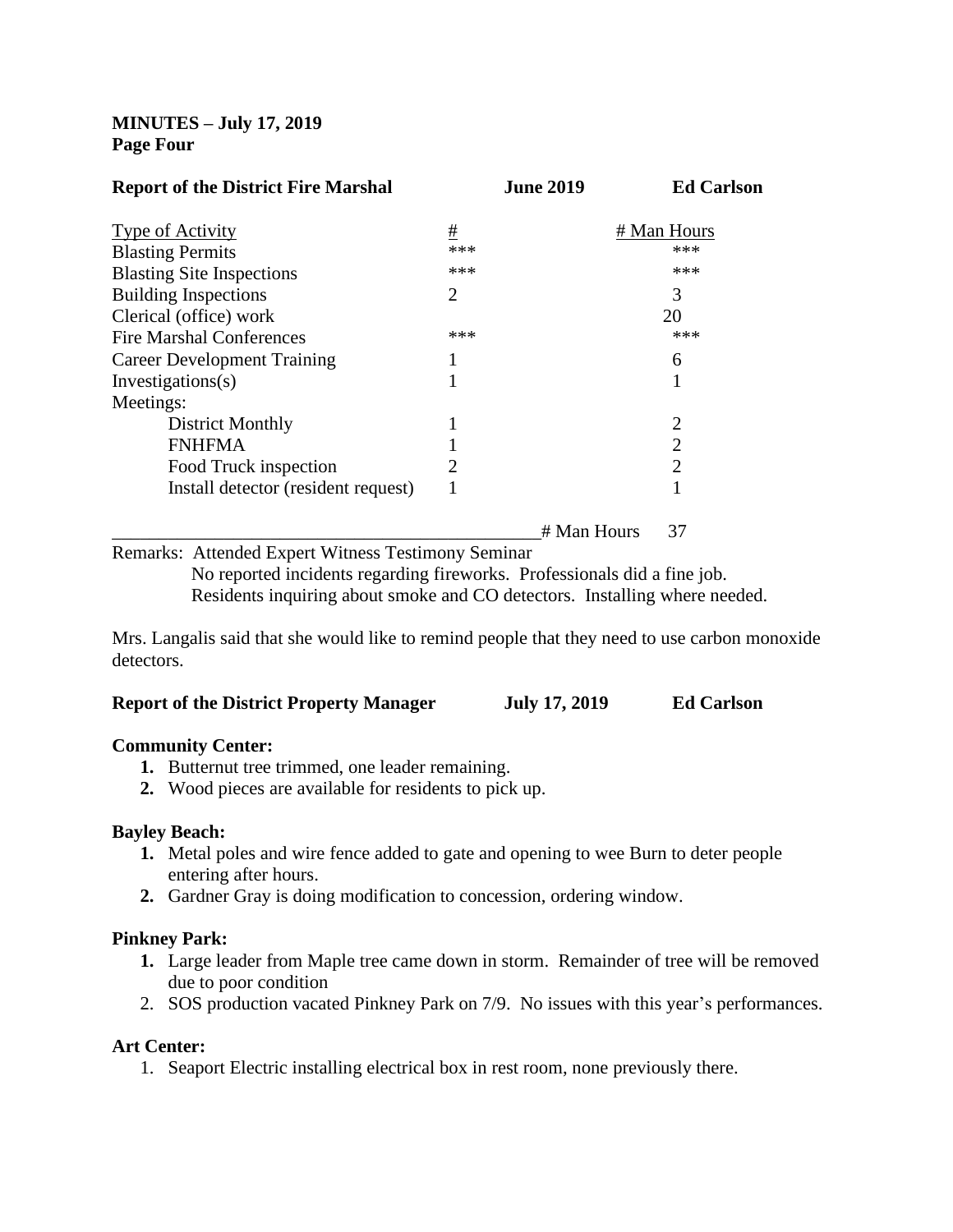#### **MINUTES – July 17, 2019 Page Five**

#### **R. R. Station:**

1. Weeds and grass cut back by District employee on a weekend and also path to Deane Ct.

#### **Report of District Security Patrol July 17, 2019 Joe Jensen**

Joe reported that it has been a bit quieter lately, especially with the addition to the fence and gate at Bayley Beach. There were a lot of UCONN students at the beach on Friday night. Mrs. Langalis noted that the more some of us are around, the better the teenagers behave. She reminded us and Joe that we can always call on Officer Salley for back up.

It was noted that we will attempt to find out what other towns are charging for non-residents at their beaches.

The Clerk was asked to contact Katie Nigurdkar, who leads a yoga class on Saturday mornings. This Saturday's class was moved to Sunday and the Commissioners asked that if this happens again, that they refrain from parking in Pinkney Park since there are many elderly people who attend the church service in Pinkney Park starting 9:15 a.m.

#### **Report of the District Clerk July 17, 2019 Andrea Woodworth**

- 1. I have issued 1539 permits as of now with 13 voided for various reasons. I don't have the figures on the number of voided last year. Seems to be requests are very slow coming in for this late into the season. I offered to leave someone's permits on my door so they would have them for the weekend. The resident said not to bother since they know them down there anyway and always let them in. Maybe they should be advised to get their permits for the next time they want to use the beach.
- 2. I had an issue with CMIT when they told me that my Bayley Beach file had disappeared and that I must have emptied the trash and it was in that. I spoke with someone else the next day after Mike Barbis had spoken with the owner and all of a sudden the Bayley file was back. I need to call them again, though, as other things have disappeared since then – mostly emails and I don't know that they would have any answers for that.
- 3. The beach was very busy on June 29 with a Memorial Service and a family reunion starting an hour late but there was no real overlap and that was fine. There was also another tented party on the beach that afternoon. Everything seemed to go well, even after all the frantic arrangements.
- 4. The Quilters cancelled two weeks in a row to accommodate Packer Soccer in case there was a thunderstorm and they had to have shelter for their larger group of kids that were playing on the Rowayton School field. I was mistaken in thinking that it was just the very young kids that would maybe need to shelter in the Moose Room in case of inclement weather. They were very accommodating and seemed not to mind cancelling. I thanked them for being so cooperative.